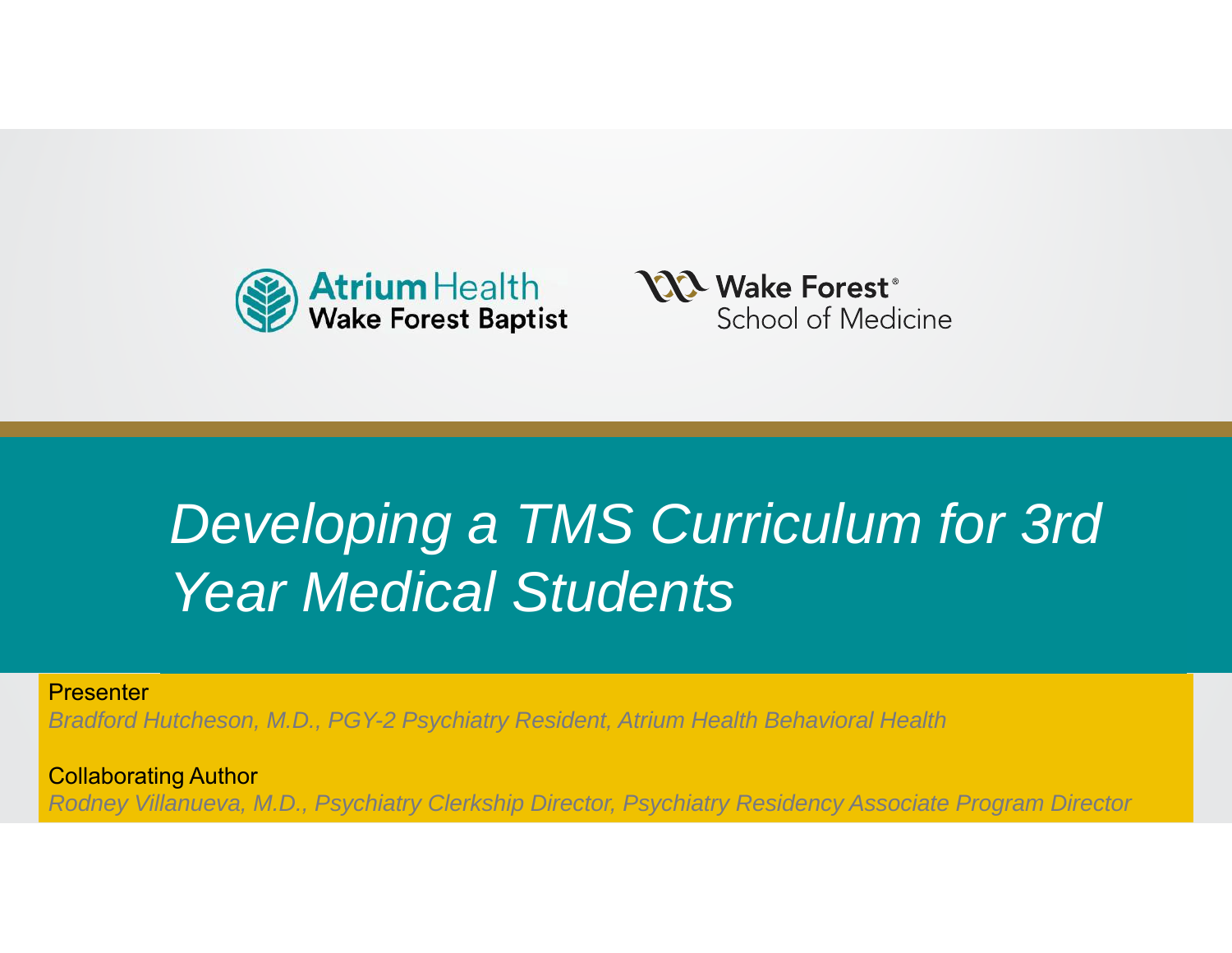### Problem Statement

• *Transcranial magnetic stimulation (TMS), a widely used intervention that is considered a standard of care, is not addressed in core 3rd year psychiatry curriculum.*



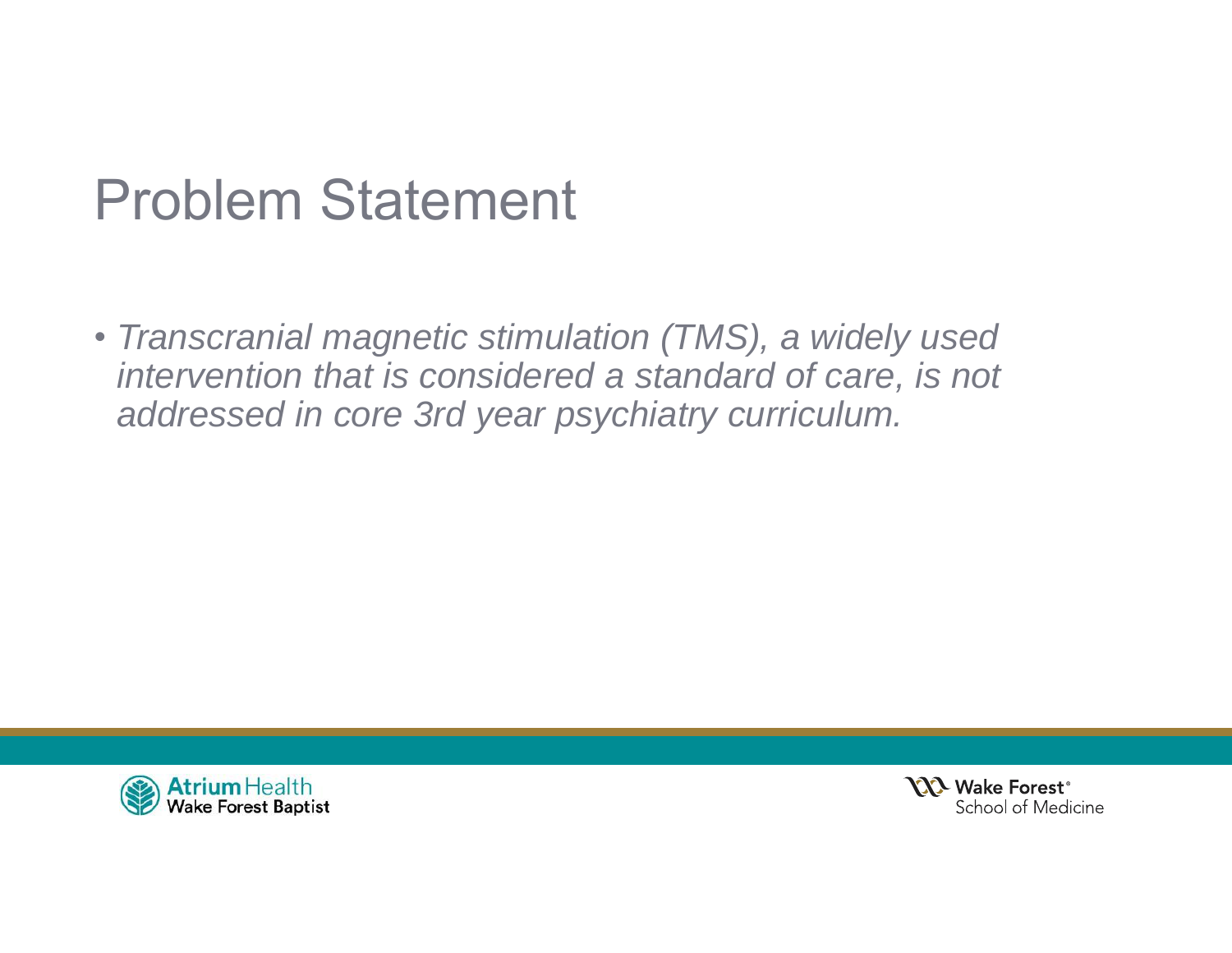# Study Design

• *Following a targeted needs assessment, the steps outlined in*  Curriculum Development for Medical Education *(Thomas, et al.*  2016) were followed to construct a curriculum. This resulted in *development of a combined PowerPoint, in-person demonstration, and hands on experience for 3rd year students rotating at the Atrium Health campus.*



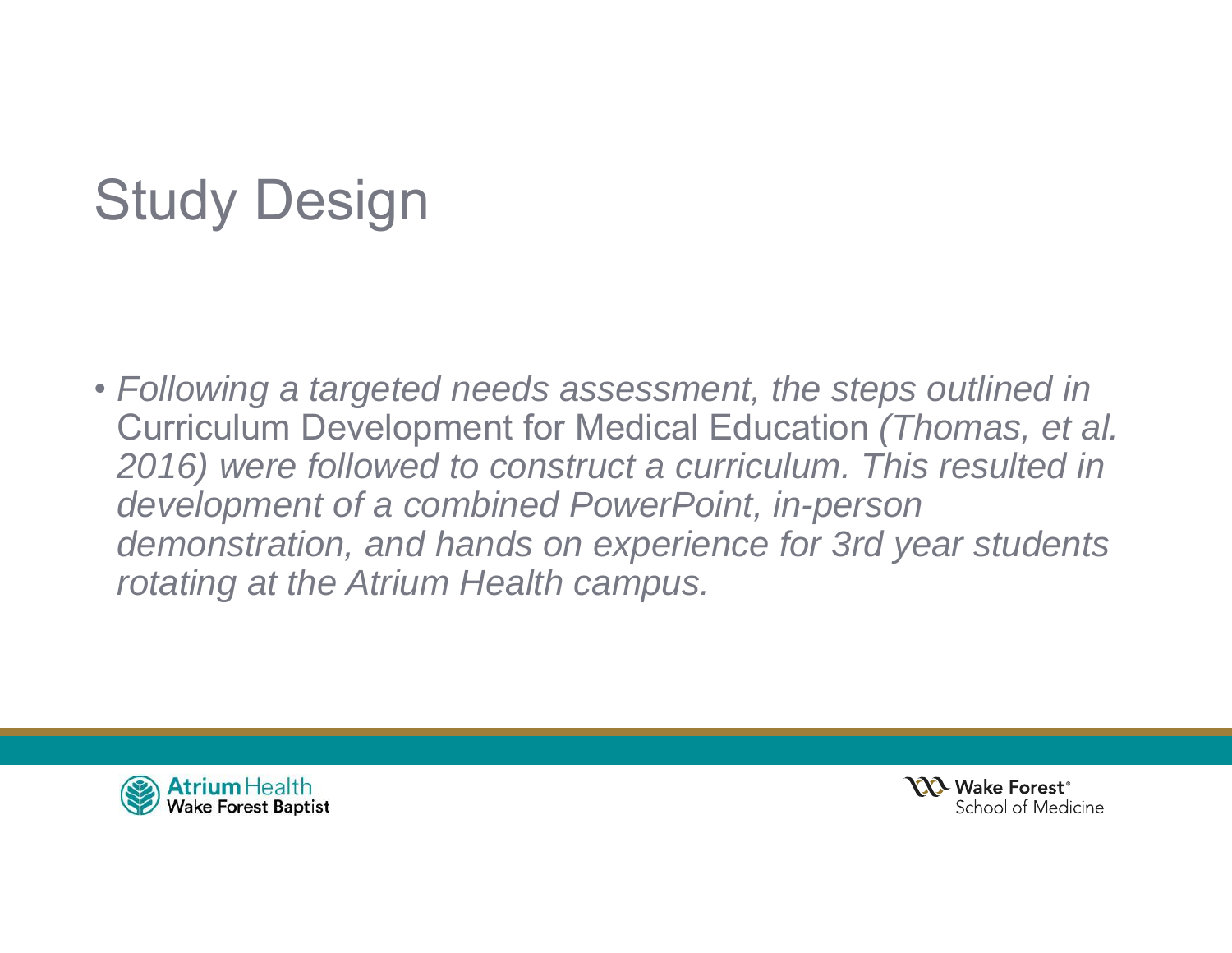### Evaluation Plan & Conclusion

- *Analysis will rely on a pre and post test designed to assess specific information outlined as goals and objectives during the development process.*
- *Summary: We hope to demonstrate a significant increase in both knowledge and familiarity regarding TMS in 3rd year medical students.*



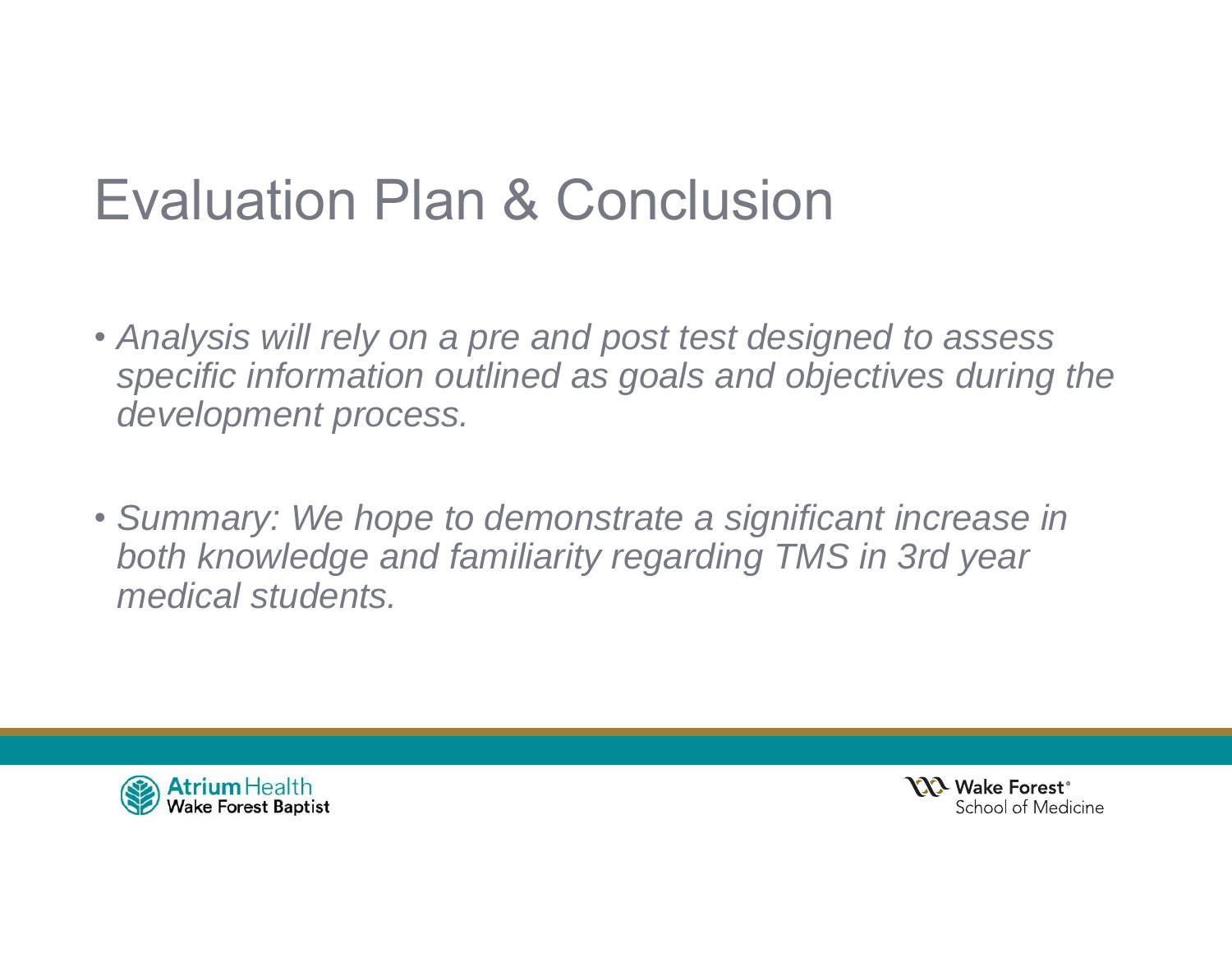### Questions for Discussion

- *Is a pre and post test the most efficient or appropriate way to measure our results?*
- *Should we consider a secondary goal of developing an*  educational video that can be provided to students who are not *able to come to the TMS clinic in order to substitute for hands on experience?*